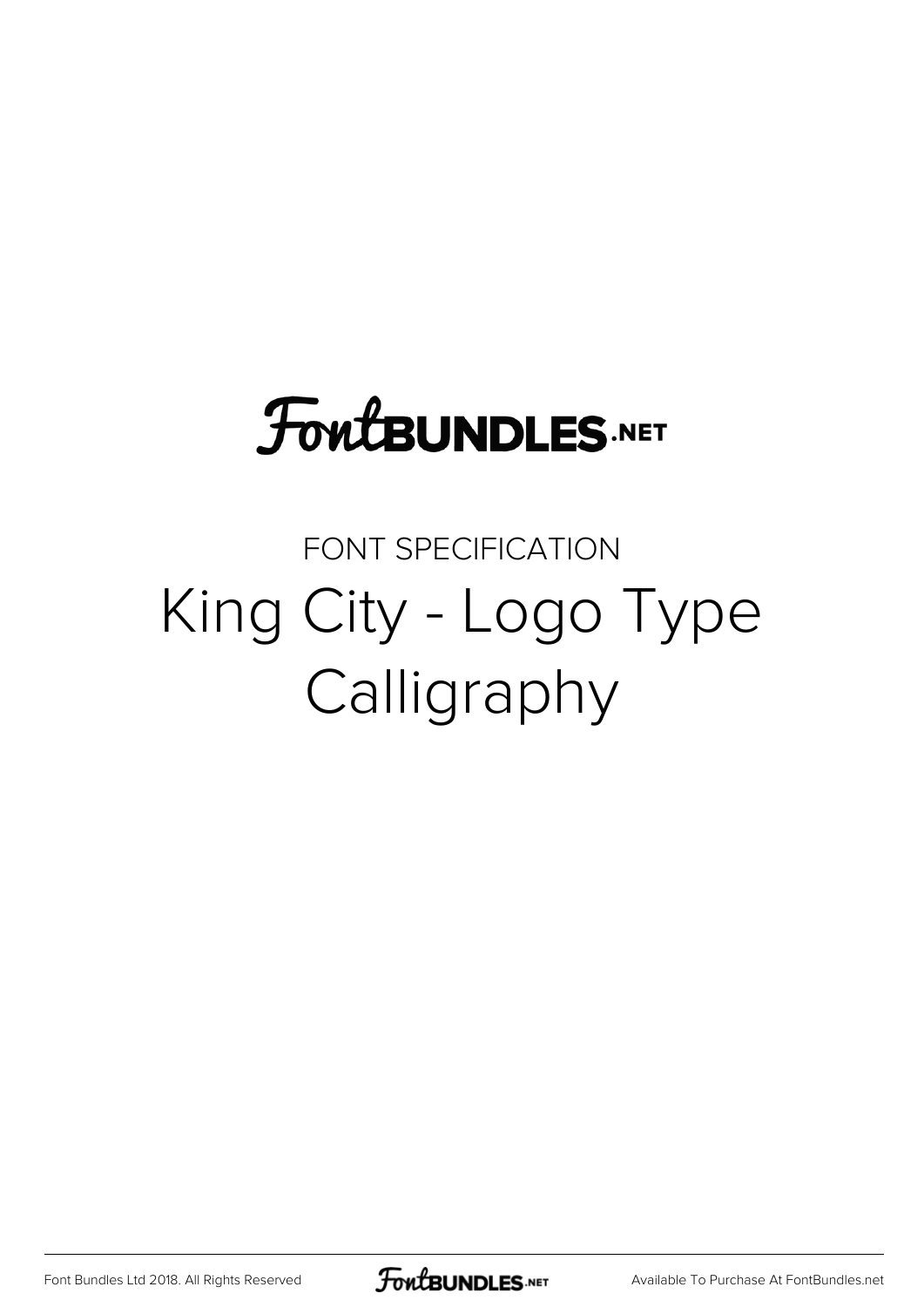## King City Logo Type - Regular

**Uppercase Characters** 

REDEKTHU In

Lowercase Characters mn wtu

Numbers

*0123456789* 

Punctuation and Symbols

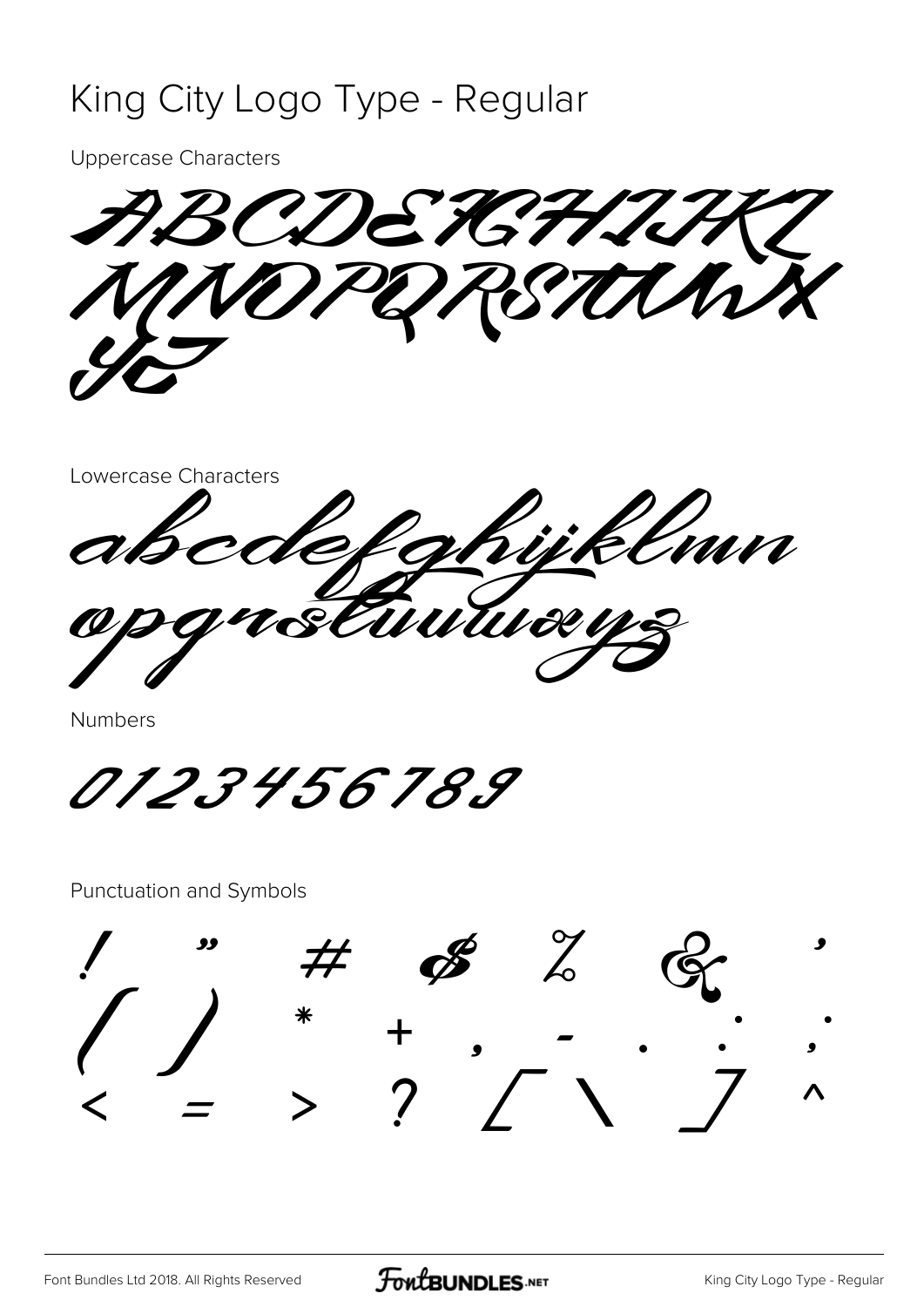All Other Glyphs



 $\left\{\begin{array}{ccc} & | & f & \odot & \odot \\ & | & f & \odot & \odot \end{array}\right.$ 

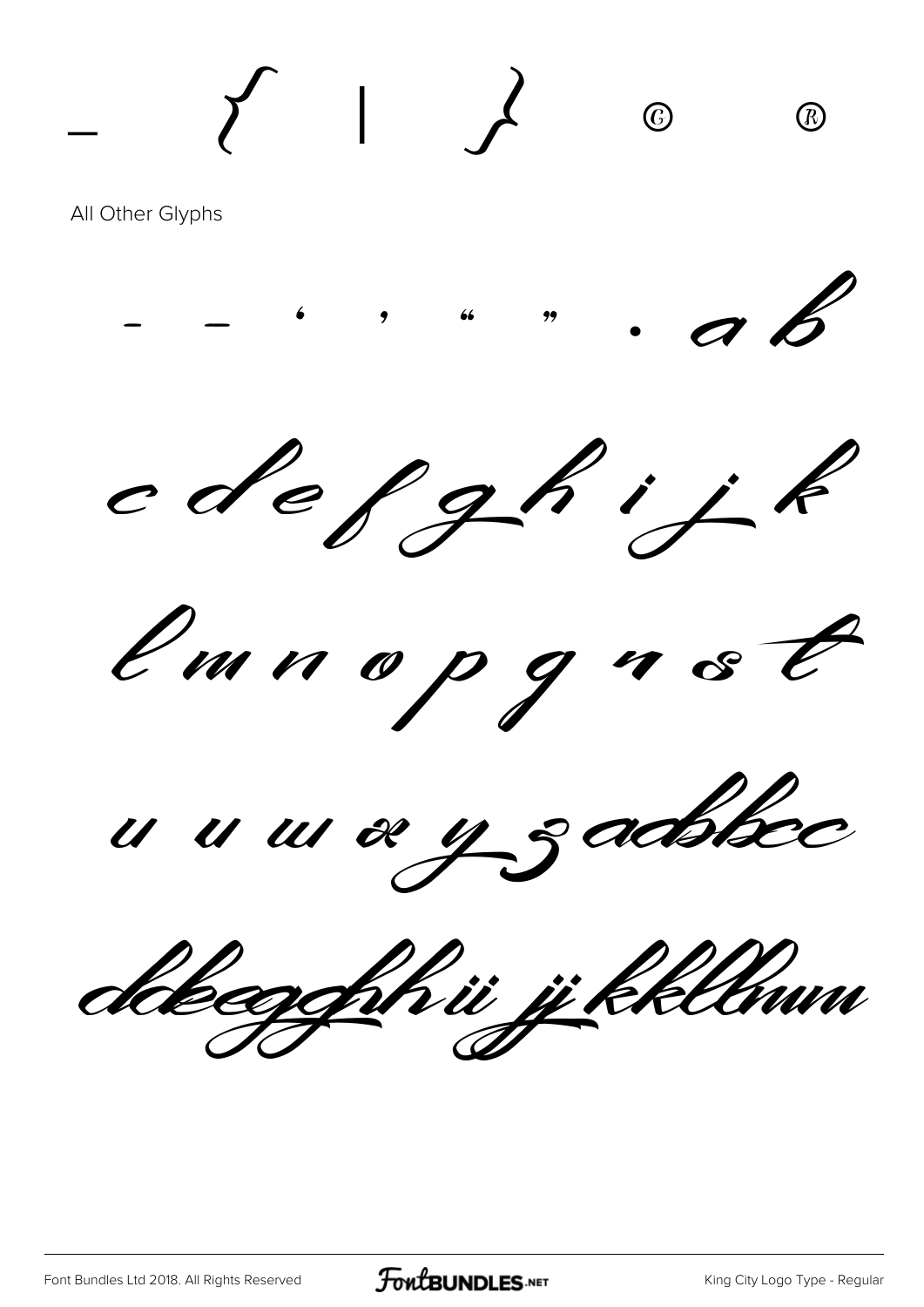











REPRIENDER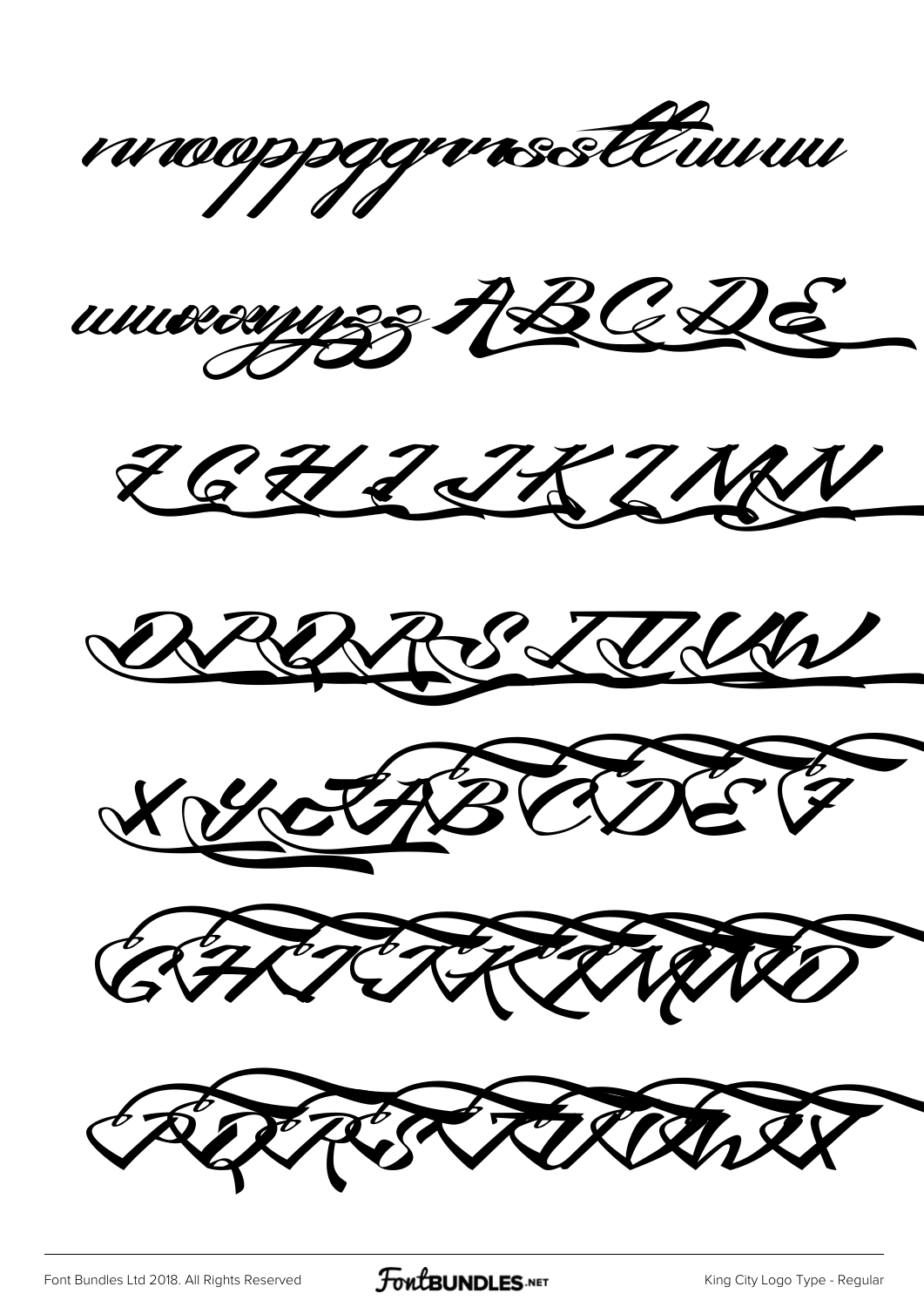